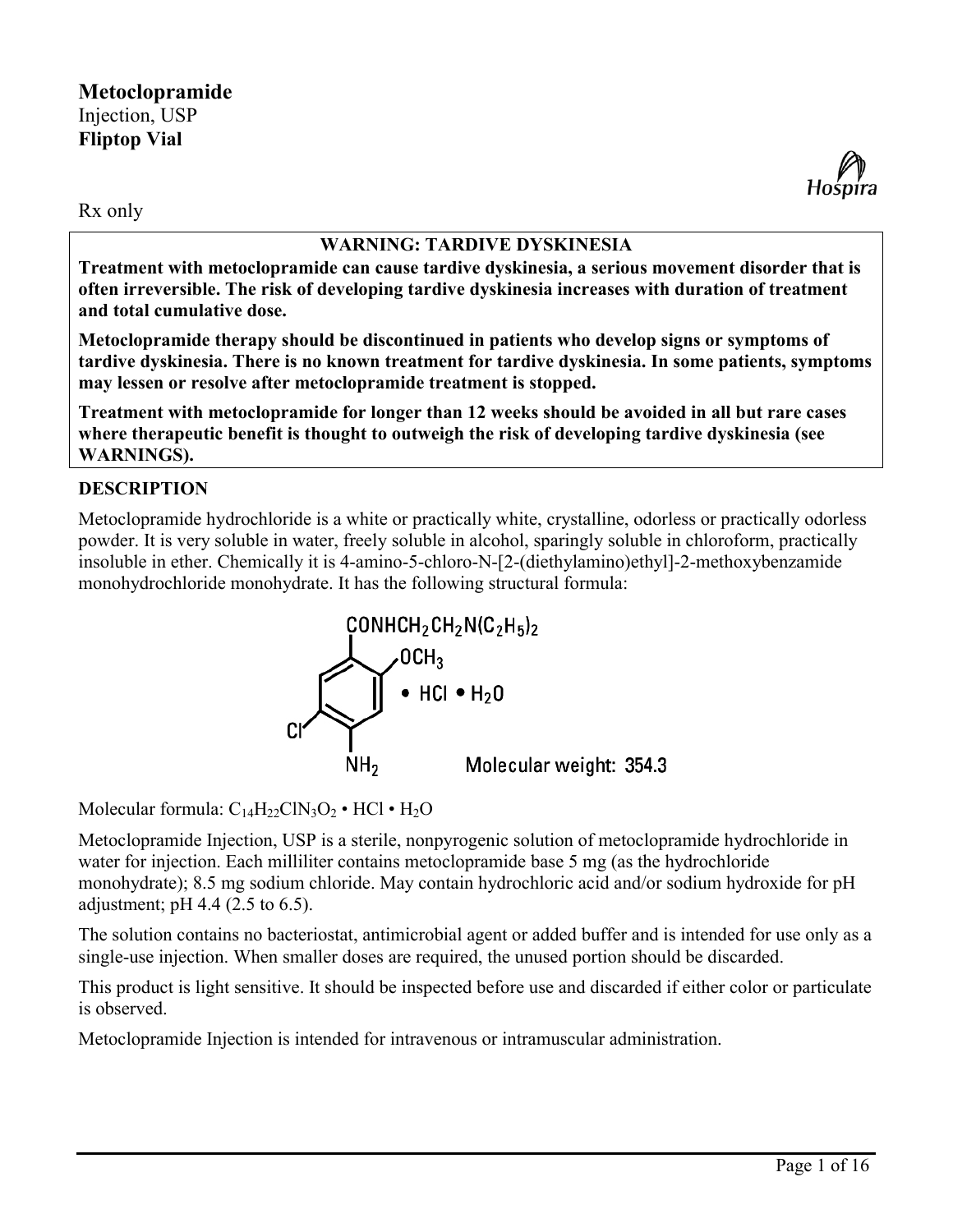# **CLINICAL PHARMACOLOGY**

Metoclopramide stimulates motility of the upper gastrointestinal tract without stimulating gastric, biliary, or pancreatic secretions. Its mode of action is unclear. It seems to sensitize tissues to the action of acetylcholine. The effect of metoclopramide on motility is not dependent on intact vagal innervation, but it can be abolished by anticholinergic drugs.

Metoclopramide increases the tone and amplitude of gastric (especially antral) contractions, relaxes the pyloric sphincter and the duodenal bulb, and increases peristalsis of the duodenum and jejunum resulting in accelerated gastric emptying and intestinal transit. It increases the resting tone of the lower esophageal sphincter. It has little, if any, effect on the motility of the colon or gallbladder.

In patients with gastroesophageal reflux and low LESP (lower esophageal sphincter pressure), single oral doses of metoclopramide produce dose-related increases in LESP. Effects begin at about 5 mg and increase through 20 mg (the largest dose tested). The increase in LESP from a 5 mg dose lasts about 45 minutes and that of 20 mg lasts between 2 and 3 hours. Increased rate of stomach emptying has been observed with single oral doses of 10 mg.

The antiemetic properties of metoclopramide appear to be a result of its antagonism of central and peripheral dopamine receptors. Dopamine produces nausea and vomiting by stimulation of the medullary chemoreceptor trigger zone (CTZ), and metoclopramide blocks stimulation of the CTZ by agents like l-dopa or apomorphine which are known to increase dopamine levels or to possess dopamine-like effects. Metoclopramide also abolishes the slowing of gastric emptying caused by apomorphine.

Like the phenothiazines and related drugs, which are also dopamine antagonists, metoclopramide produces sedation and may produce extrapyramidal reactions, although these are comparatively rare (see **WARNINGS**). Metoclopramide inhibits the central and peripheral effects of apomorphine, induces release of prolactin and causes a transient increase in circulating aldosterone levels, which may be associated with transient fluid retention.

The onset of pharmacological action of metoclopramide is 1 to 3 minutes following an intravenous dose, 10 to 15 minutes following intramuscular administration, and 30 to 60 minutes following an oral dose, pharmacological effects persist for 1 to 2 hours.

### **Pharmacokinetics**

Metoclopramide is rapidly and well absorbed. Relative to an intravenous dose of 20 mg, the absolute oral bioavailability of metoclopramide is  $80\% \pm 15.5\%$  as demonstrated in a crossover study of 18 subjects. Peak plasma concentrations occur at about 1 to 2 hours after a single oral dose. Similar time to peak is observed after individual doses at steady state.

In a single-use study of 12 subjects, the area under the drug concentration-time curve increases linearly with doses from 20 to 100 mg. Peak concentrations increase linearly with dose; time to peak concentrations remains the same; whole body clearance is unchanged; and the elimination rate remains the same. The average elimination half-life in individuals with normal renal function is 5 to 6 hours. Linear kinetic processes adequately describe the absorption and elimination of metoclopramide.

Approximately 85% of the radioactivity of an orally administered dose appears in the urine within 72 hours. Of the 85% eliminated in the urine, about half is present as free or conjugated metoclopramide.

The drug is not extensively bound to plasma proteins (about 30%). The whole body volume of distribution is high (about 3.5 L/kg) which suggests extensive distribution of drug to the tissues.

Renal impairment affects the clearance of metoclopramide. In a study with patients with varying degrees of renal impairment, a reduction in creatinine clearance was correlated with a reduction in plasma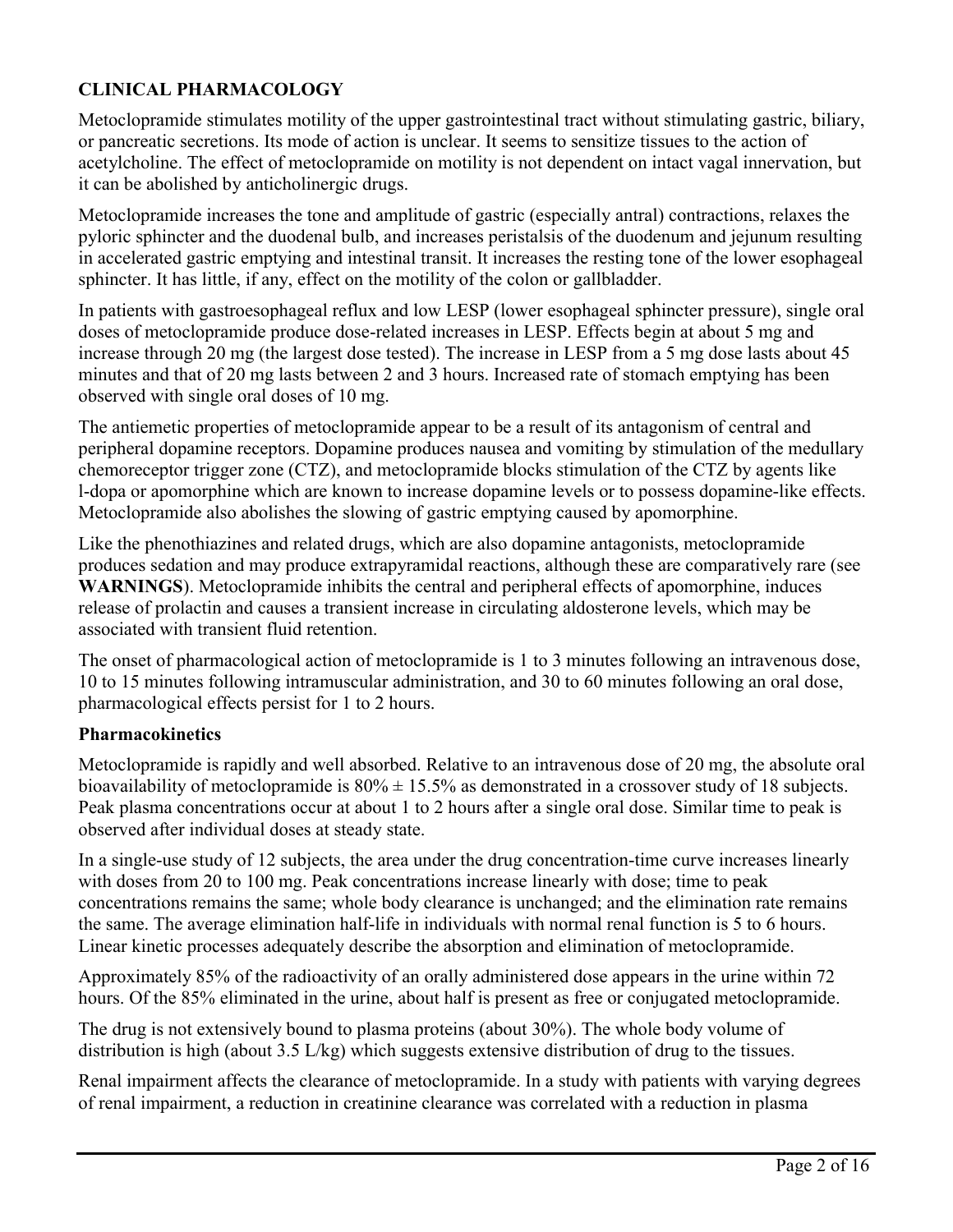clearance, renal clearance, non-renal clearance, and increase in elimination half-life. The kinetics of metoclopramide in the presence of renal impairment remained linear however. The reduction in clearance as a result of renal impairment suggests that adjustment downward of maintenance dosage should be done to avoid drug accumulation.

| <b>Parameter</b>       | Value             |  |  |
|------------------------|-------------------|--|--|
| Vd(L/kg)               | $\sim$ 3.5        |  |  |
| Plasma Protein Binding | $\sim 30\%$       |  |  |
| $t_{1/2}$ (hr)         | $5$ to 6          |  |  |
| Oral Bioavailability   | $80\% \pm 15.5\%$ |  |  |

### **Adult Pharmacokinetic Data**

In pediatric patients, the pharmacodynamics of metoclopramide following oral and intravenous administration are highly variable and a concentration-effect relationship has not been established.

There are insufficient reliable data to conclude whether the pharmacokinetics of metoclopramide in adults and the pediatric population are similar. Although there are insufficient data to support the efficacy of metoclopramide in pediatric patients with symptomatic gastroesophageal reflux (GER) or cancer chemotherapy-related nausea and vomiting, its pharmacokinetics have been studied in these patient populations.

In an open-label study, six pediatric patients (age range, 3.5 weeks to 5.4 months) with GER received metoclopramide 0.15 mg/kg oral solution every 6 hours for 10 doses. The mean peak plasma concentration of metoclopramide after the tenth dose was 2-fold (56.8 mcg/L) higher compared to that observed after the first dose (29 mcg/L) indicating drug accumulation with repeated dosing. After the tenth dose, the mean time to reach peak concentrations (2.2 hrs), half-life (4.1 hrs), clearance (0.67 L/h/kg), and volume of distribution (4.4 L/kg) of metoclopramide were similar to those observed after the first dose. In the youngest patient (age, 3.5 weeks), metoclopramide half-life after the first and the tenth dose (23.1 and 10.3 hrs, respectively) was significantly longer compared to other infants due to reduced clearance. This may be attributed to immature hepatic and renal systems at birth.

Single intravenous doses of metoclopramide 0.22 to 0.46 mg/kg (mean, 0.35 mg/kg) were administered over 5 minutes to nine pediatric cancer patients receiving chemotherapy (mean age, 11.7 years; range, 7 to 14 yrs) for prophylaxis of cytotoxic-induced vomiting. The metoclopramide plasma concentrations extrapolated to time zero ranged from 65 to 395 mcg/L (mean, 152 mcg/L). The mean elimination halflife, clearance, and volume of distribution of metoclopramide were 4.4 hrs (range, 1.7 to 8.3 hrs), 0.56 L/h/kg (range, 0.12 to 1.20 L/h/kg), and 3.0 L/kg (range, 1.0 to 4.8 L/kg), respectively.

In another study, nine pediatric cancer patients (age range, 1 to 9 yrs) received 4 to 5 intravenous infusions (over 30 minutes) of metoclopramide at a dose of 2 mg/kg to control emesis. After the last dose, the peak serum concentrations of metoclopramide ranged from 1060 to 5680 mcg/L. The mean elimination half-life, clearance, and volume of distribution of metoclopramide were 4.5 hrs (range, 2.0 to 12.5 hrs), 0.37 L/h/kg (range, 0.10 to 1.24 L/h/kg), and 1.93 L/kg (range, 0.95 to 5.50 L/kg), respectively.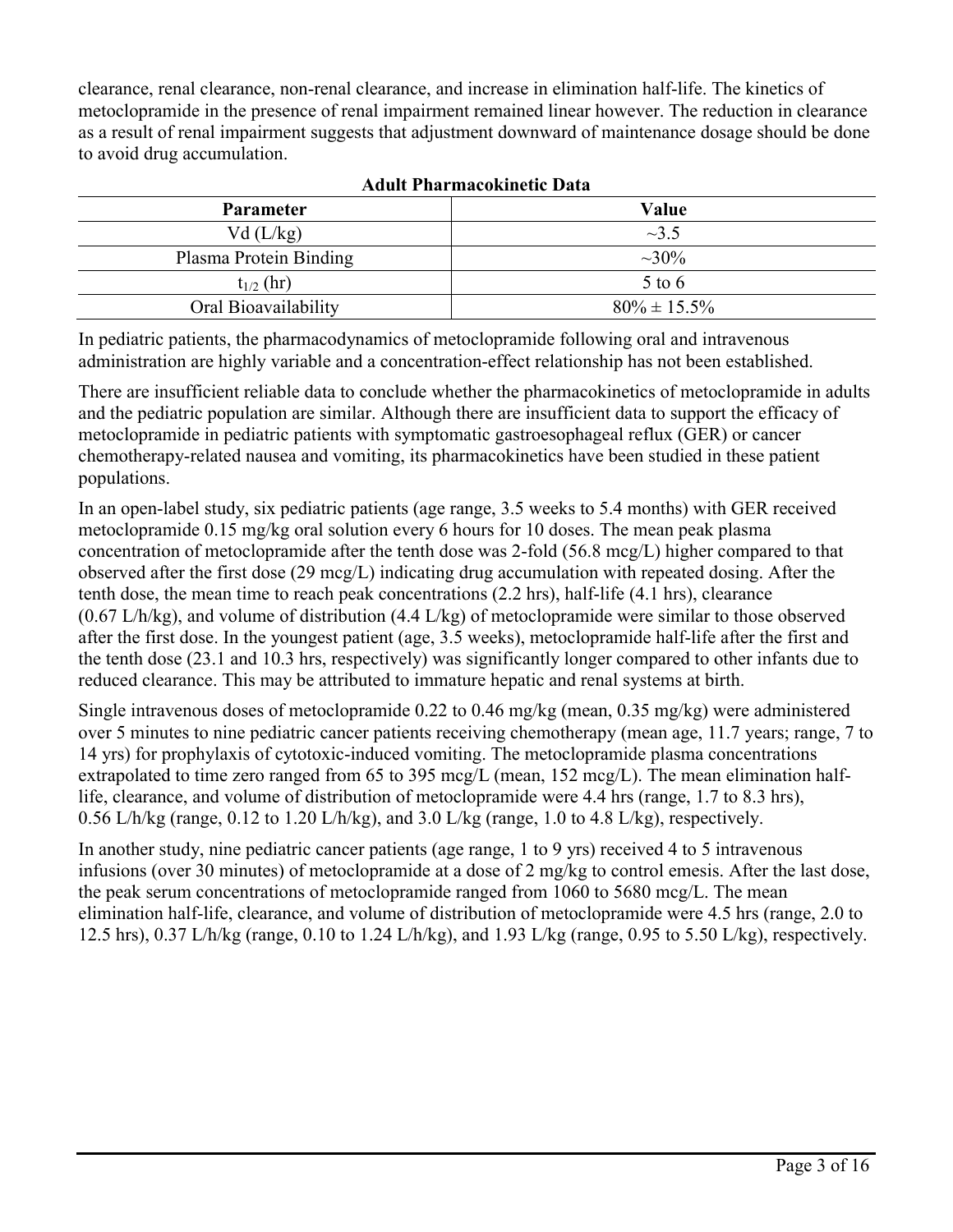| <b>Reference</b> | Dose, Route                                                                 | $t_{1/2}$<br>(hr)  | CI<br>(L/hr/kg) | Vd<br>(L/kg)                    | $C_{\text{max}}$<br>(mcg/L) |
|------------------|-----------------------------------------------------------------------------|--------------------|-----------------|---------------------------------|-----------------------------|
|                  | $0.35 \text{ mg/kg}$<br>IV over 5 min                                       | $4.4 \pm 0.56$     | $0.56 \pm 0.10$ | $3.0 \pm 0.38$<br>$(Dose/Cp^0)$ | $152 \pm 31$                |
| 2.               | $2 \text{ mg/kg}$<br>30 min IV infusion<br>4 to 5 times within<br>9.5 hours | $4.5^{\mathrm{a}}$ | $0.37^{\rm a}$  | $1.93^{\text{a}}$               | 1060 to $5680^{\circ}$      |

**Pediatric Pharmacokinetic Studies**

a SEM not available.

1. Bateman, DN, et al. *Br J Clin Pharmac* 15:557-559, 1983.

2. Ford, C. *Clin Pharmac Ther* 43:196, 1988.

### **INDICATIONS AND USAGE**

### **Diabetic Gastroparesis (Diabetic Gastric Stasis)**

Metoclopramide is indicated for the relief of symptoms associated with acute and recurrent diabetic gastric stasis.

### **The Prevention of Nausea and Vomiting Associated with Emetogenic Cancer Chemotherapy**

Metoclopramide Injection, USP is indicated for the prophylaxis of vomiting associated with emetogenic cancer chemotherapy.

## **The Prevention of Postoperative Nausea and Vomiting**

Metoclopramide Injection, USP is indicated for the prophylaxis of postoperative nausea and vomiting in those circumstances where nasogastric suction is undesirable.

### **Small Bowel Intubation**

Metoclopramide Injection, USP may be used to facilitate small bowel intubation in adults and pediatric patients in whom the tube does not pass the pylorus with conventional maneuvers.

### **Radiological Examination**

Metoclopramide Injection, USP may be used to stimulate gastric emptying and intestinal transit of barium in cases where delayed emptying interferes with radiological examination of the stomach and/or small intestine.

### **CONTRAINDICATIONS**

Metoclopramide should not be used whenever stimulation of gastrointestinal motility might be dangerous, e.g., in the presence of gastrointestinal hemorrhage, mechanical obstruction or perforation.

Metoclopramide is contraindicated in patients with pheochromocytoma because the drug may cause a hypertensive crisis, probably due to release of catecholamines from the tumor. Such hypertensive crises may be controlled by phentolamine.

Metoclopramide is contraindicated in patients with known sensitivity or intolerance to the drug.

Metoclopramide should not be used in epileptics or patients receiving other drugs which are likely to cause extrapyramidal reactions, since the frequency and severity of seizures or extrapyramidal reactions may be increased.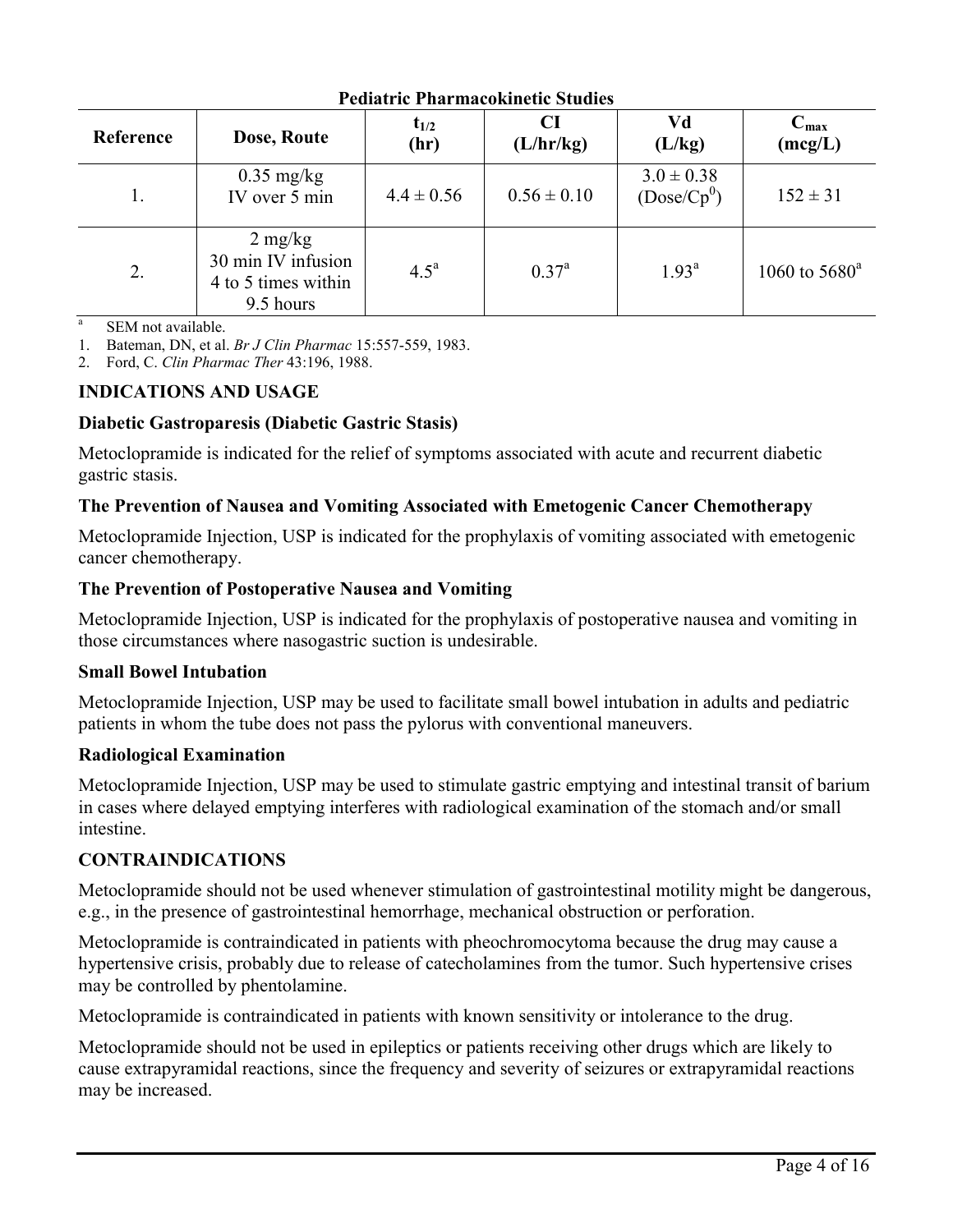# **WARNINGS**

### **Neuroleptic Malignant Syndrome (NMS)**

There have been rare reports of an uncommon but potentially fatal symptom complex sometimes referred to as Neuroleptic Malignant Syndrome (NMS) associated with metoclopramide. Clinical manifestations of NMS include hyperthermia, muscle rigidity, altered consciousness, and evidence of autonomic instability (irregular pulse or blood pressure, tachycardia, diaphoresis and cardiac arrhythmias).

The diagnostic evaluation of patients with this syndrome is complicated. In arriving at a diagnosis, it is important to identify cases where the clinical presentation includes both serious medical illness (e.g., pneumonia, systemic infection, etc.) and untreated or inadequately treated extrapyramidal signs and symptoms (EPS). Other important considerations in the differential diagnosis include central anticholinergic toxicity, heat stroke, malignant hyperthermia, drug fever and primary central nervous system (CNS) pathology.

The management of NMS should include 1) immediate discontinuation of metoclopramide and other drugs not essential to concurrent therapy, 2) intensive symptomatic treatment and medical monitoring, and 3) treatment of any concomitant serious medical problems for which specific treatments are available. Bromocriptine and dantrolene sodium have been used in treatment of NMS, but their effectiveness have not been established (see **ADVERSE REACTIONS**).

### **Extrapyramidal Symptoms (EPS)**

### **Acute Dystonic Reactions**

Acute dystonic reactions occur in approximately 1 in 500 patients treated with the usual adult dosages of 30 to 40 mg/day of metoclopramide. These usually are seen during the first 24 to 48 hours of treatment with metoclopramide, occur more frequently in pediatric patients and adult patients less than 30 years of age and are even more frequent at the higher doses used in prophylaxis of vomiting due to cancer chemotherapy. These symptoms may include involuntary movements of limbs and facial grimacing, torticollis, oculogyric crisis, rhythmic protrusion of tongue, bulbar type of speech, trismus, or dystonic reactions resembling tetanus. Rarely, dystonic reactions may present as stridor and dyspnea, possibly due to laryngospasm. If these symptoms should occur, inject 50 mg Benadryl ® (diphenhydramine hydrochloride) intramuscularly, and they usually will subside. Cogentin<sup>®</sup> (benztropine mesylate), 1 to 2 mg intramuscularly, may also be used to reverse these reactions.

### **Tardive Dyskinesia (see Boxed Warnings)**

Treatment with metoclopramide can cause tardive dyskinesia (TD), a potentially irreversible and disfiguring disorder characterized by involuntary movements of the face, tongue, or extremities. The risk of tardive dyskinesia increases with the duration of treatment and the total cumulative dose. An analysis of utilization patterns showed that about 20% of patients who used metoclopramide took it longer than 12 weeks. Treatment with metoclopramide for longer than the recommended 12 weeks should be avoided in all but rare cases where therapeutic benefit is thought to outweigh the risk of developing TD.

Although the risk of developing TD in the general population may be increased among the elderly, women, and diabetics, it is not possible to predict which patients will develop metoclopramide-induced TD. Both the risk of developing TD and the likelihood that TD will become irreversible increase with duration of treatment and total cumulative dose.

Metoclopramide should be discontinued in patients who develop signs or symptoms of TD. There is no known effective treatment for established cases of TD, although in some patients, TD may remit, partially or completely, within several weeks to months after metoclopramide is withdrawn.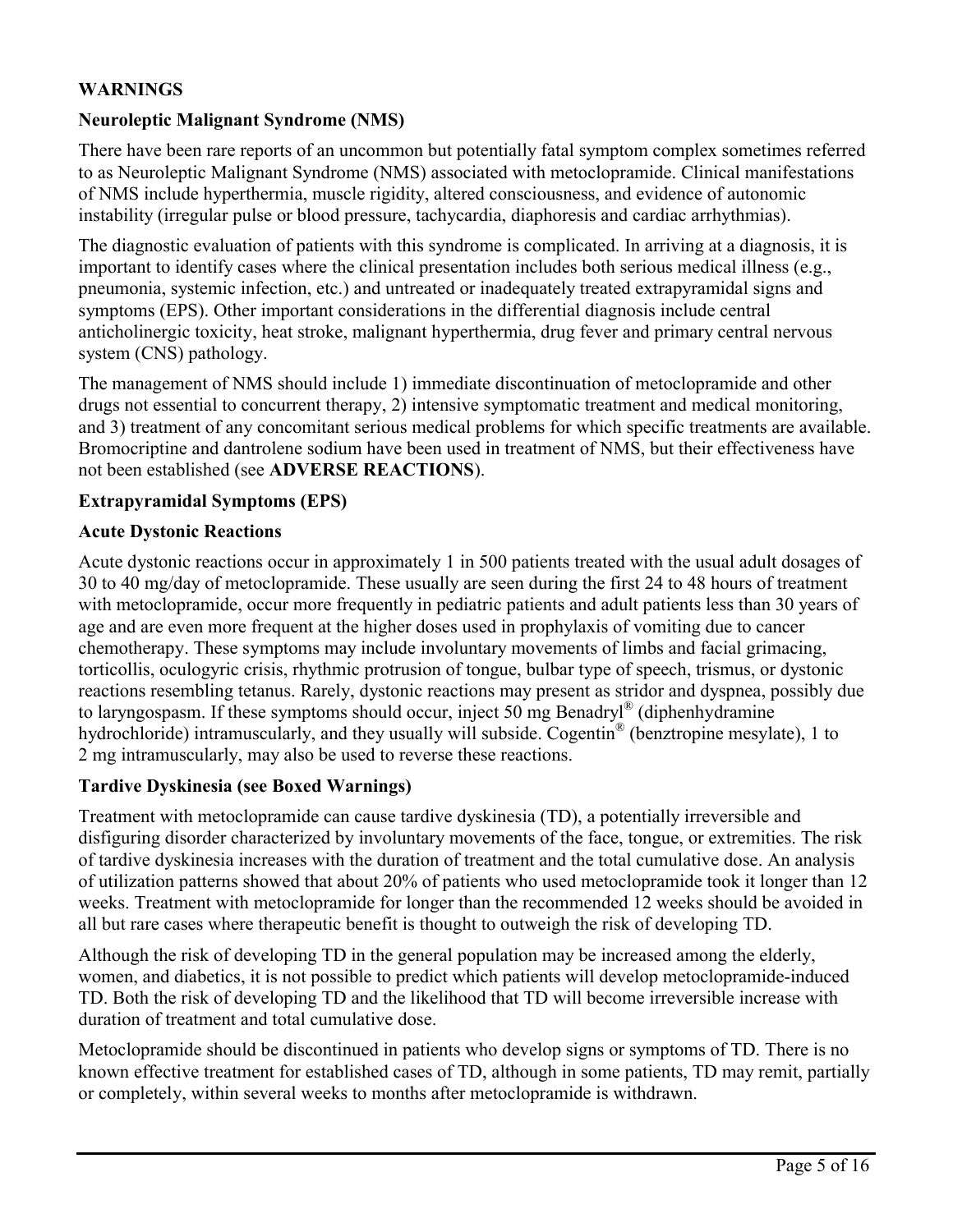Metoclopramide itself may suppress, or partially suppress, the signs of TD, thereby masking the underlying disease process. The effect of this symptomatic suppression upon the long-term course of TD is unknown. Therefore, metoclopramide should not be used for the symptomatic control of TD.

## **Parkinsonian-like Symptoms**

Parkinsonian-like symptoms, including bradykinesia, tremor, cogwheel rigidity, or mask-like facies, have occurred, more commonly within the first 6 months after beginning treatment with metoclopramide, but occasionally after longer periods. These symptoms generally subside within 2 to 3 months following discontinuance of metoclopramide. Patients with pre-existing Parkinson's disease should be given metoclopramide cautiously, if at all, since such patients may experience exacerbation of parkinsonian symptoms when taking metoclopramide.

# **Depression**

Mental depression has occurred in patients with and without prior history of depression. Symptoms have ranged from mild to severe and have included suicidal ideation and suicide. Metoclopramide should be given to patients with a prior history of depression only if the expected benefits outweigh the potential risks.

# **PRECAUTIONS**

## **General**

In one study in hypertensive patients, intravenously administered metoclopramide was shown to release catecholamines, hence, caution should be exercised when metoclopramide is used in patients with hypertension.

Intravenous injections of undiluted metoclopramide should be made slowly allowing 1 to 2 minutes for 10 mg since a transient but intense feeling of anxiety and restlessness, followed by drowsiness, may occur with rapid administration.

Because metoclopramide produces a transient increase in plasma aldosterone, certain patients, especially those with cirrhosis or congestive heart failure, may be at risk of developing fluid retention and volume overload. If these side effects occur at any time during metoclopramide therapy, the drug should be discontinued.

Intravenous administration of Metoclopramide Injection, USP, diluted in a parenteral solution should be made slowly over a period of not less than 15 minutes.

Giving a promotility drug such as metoclopramide theoretically could put increased pressure on suture lines following a gut anastomosis or closure. This possibility should be considered and weighed when deciding whether to use metoclopramide or nasogastric suction in the prevention of postoperative nausea and vomiting.

### **Information for Patients**

A patient Medication Guide is available for metoclopramide. The prescriber or health professional should instruct patients, their families, and their caregivers to read the Medication Guide and should assist them in understanding its contents. Patients should be given the opportunity to discuss the contents of the Medication Guide and to obtain answers to any questions they may have. Refer to the accompanying Medication Guide.

Metoclopramide may impair the mental and/or physical abilities required for the performance of hazardous tasks such as operating machinery or driving a motor vehicle. The ambulatory patient should be cautioned accordingly.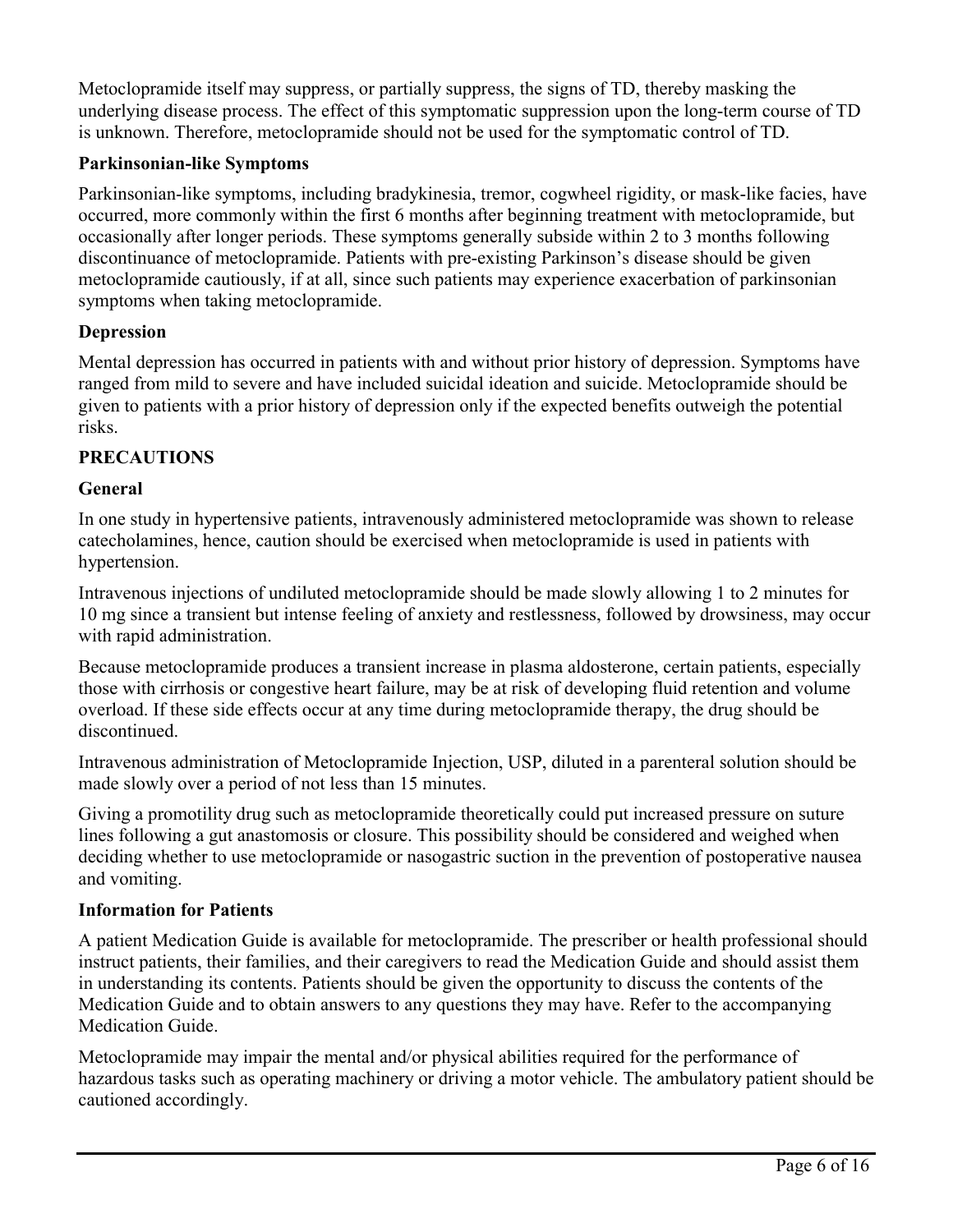# **Drug Interactions**

The effects of metoclopramide on gastrointestinal motility are antagonized by anticholinergic drugs and narcotic analgesics. Additive sedative effects can occur when metoclopramide is given with alcohol, sedatives, hypnotics, narcotics or tranquilizers.

The finding that metoclopramide releases catecholamines in patients with essential hypertension suggests that it should be used cautiously, if at all, in patients receiving monoamine oxidase inhibitors.

Absorption of drugs from the stomach may be diminished (e.g., digoxin) by metoclopramide, whereas the rate and/or extent of absorption of drugs from the small bowel may be increased (e.g., acetaminophen, tetracycline, levodopa, ethanol, cyclosporine).

Gastroparesis (gastric stasis) may be responsible for poor diabetic control in some patients. Exogenously administered insulin may begin to act before food has left the stomach and lead to hypoglycemia. Because the action of metoclopramide will influence the delivery of food to the intestines and thus the rate of absorption, insulin dosage or timing of dosage may require adjustment.

#### **Carcinogenesis, Mutagenesis, Impairment of Fertility**

A 77-week study was conducted in rats with oral doses up to about 40 times the maximum recommended human daily dose. Metoclopramide elevates prolactin levels and the elevation persists during chronic administration. Tissue culture experiments indicate that approximately one-third of human breast cancers are prolactin-dependent *in vitro*, a factor of potential importance if the prescription of metoclopramide is contemplated in a patient with previously detected breast cancer. Although disturbances such as galactorrhea, amenorrhea, gynecomastia, and impotence have been reported with prolactin-elevating drugs, the clinical significance of elevated serum prolactin levels is unknown for most patients. An increase in mammary neoplasms has been found in rodents after chronic administration of prolactinstimulating neuroleptic drugs and metoclopramide. Neither clinical studies nor epidemiologic studies conducted to date, however, have shown an association between chronic administration of these drugs and mammary tumorigenesis; the available evidence is too limited to be conclusive at this time.

An Ames mutagenicity test performed on metoclopramide was negative.

### **Pregnancy**

Reproduction studies performed in rats, mice, and rabbits by the IM, IV, subcutaneous (SC), and oral routes at maximum levels ranging from 12 to 250 times the human dose have demonstrated no impairment of fertility or significant harm to the fetus due to metoclopramide. There are, however, no adequate and well-controlled studies in pregnant women. Because animal reproduction studies are not always predictive of human response, this drug should be used during pregnancy only if clearly needed.

### **Nursing Mothers**

Metoclopramide is excreted in human milk. Caution should be exercised when metoclopramide is administered to a nursing mother.

#### **Pediatric Use**

Safety and effectiveness in pediatric patients have not been established except as stated to facilitate small bowel intubation (see **OVERDOSAGE** and **DOSAGE AND ADMINISTRATION**).

Care should be exercised in administering metoclopramide to neonates since prolonged clearance may produce excessive serum concentrations (see **CLINICAL PHARMACOLOGY – Pharmacokinetics**).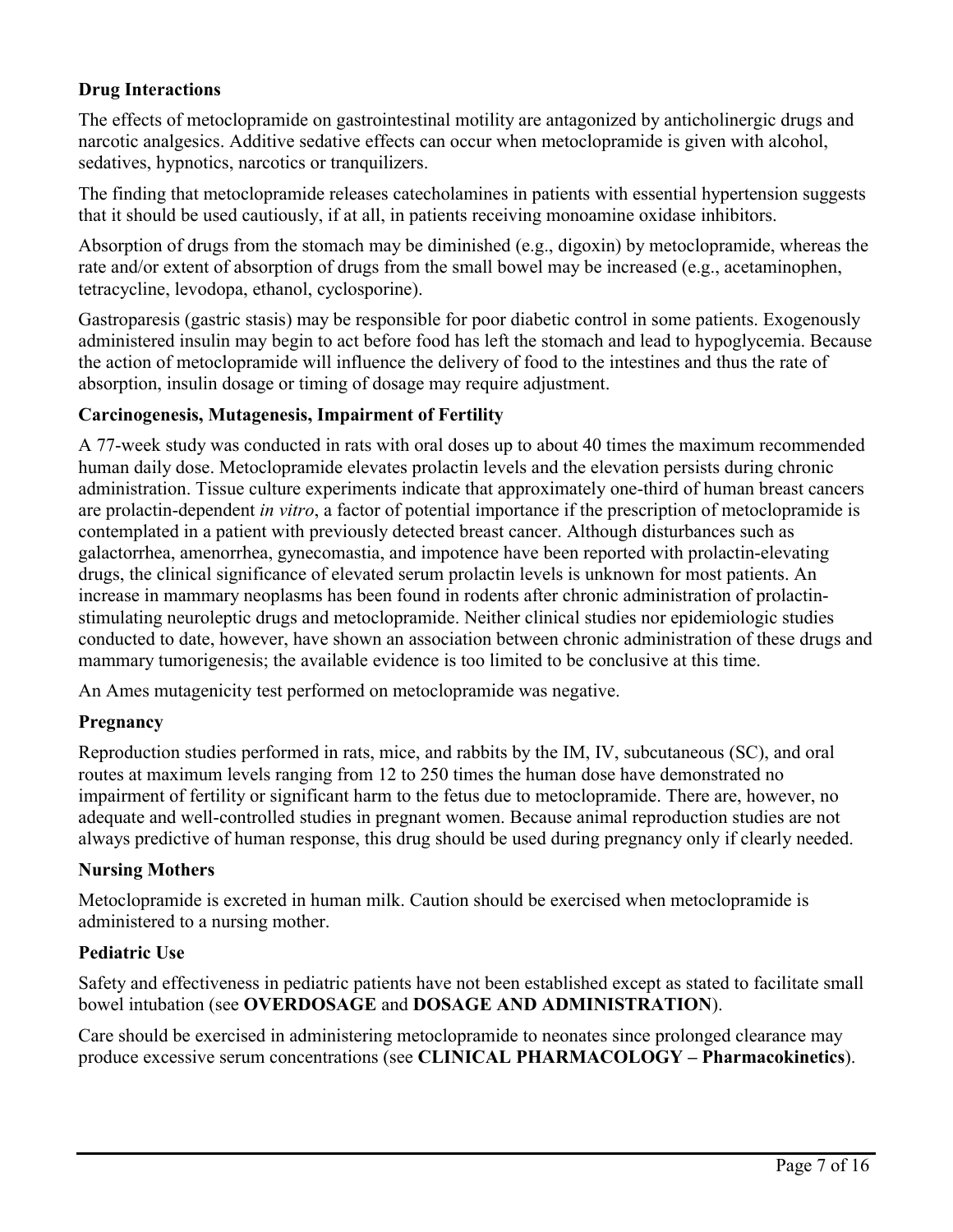In addition, neonates have reduced levels of NADH-cytochrome  $b<sub>5</sub>$  reductase which, in combination with the aforementioned pharmacokinetic factors, make neonates more susceptible to methemoglobinemia (see **OVERDOSAGE**).

The safety profile of metoclopramide in adults cannot be extrapolated to pediatric patients. Dystonias and other extrapyramidal reactions associated with metoclopramide are more common in the pediatric population than in adults (see **WARNINGS** and **ADVERSE REACTIONS – Extrapyramidal Reactions (EPS)**).

# **Geriatric Use**

Clinical studies of metoclopramide did not include sufficient numbers of subjects aged 65 and over to determine whether elderly subjects respond differently from younger subjects.

The risk of developing parkinsonian-like side effects increases with ascending dose. Geriatric patients should receive the lowest dose of metoclopramide that is effective. If parkinsonian-like symptoms develop in a geriatric patient receiving metoclopramide, metoclopramide should generally be discontinued before initiating any specific anti-parkinsonian agents (see **WARNINGS**).

The elderly may be at greater risk for tardive dyskinesia (see **WARNINGS – Tardive Dyskinesia**).

Sedation has been reported in metoclopramide users. Sedation may cause confusion and manifest as oversedation in elderly (see **CLINICAL PHARMACOLOGY, PRECAUTIONS – Information for Patients** and **ADVERSE REACTIONS – CNS Effects**).

Metoclopramide is known to be substantially excreted by the kidney, and the risk of toxic reactions to this drug may be greater in patients with impaired renal function (see **DOSAGE AND ADMINISTRATION – Use in Patients with Renal or Hepatic Impairment**).

For these reasons, dose selection for an elderly patient should be cautious, usually starting at the low end of the dosing range, reflecting the greater frequency of decreased renal function, concomitant disease, or other drug therapy in the elderly (see **DOSAGE AND ADMINISTRATION – Use in Patients with Renal or Hepatic Impairment**).

# **Other Special Populations**

Patients with NADH-cytochrome  $b_5$  reductase deficiency are at an increased risk of developing methemoglobinemia and/or sulfhemoglobinemia when metoclopramide is administered. In patients with G6PD deficiency who experience metoclopramide-induced methemoglobinemia, methylene blue treatment is not recommended (see **OVERDOSAGE**).

# **ADVERSE REACTIONS**

In general, the incidence of adverse reactions correlates with the dose and duration of metoclopramide administration. The following reactions have been reported, although in most instances, data do not permit an estimate of frequency.

# **CNS Effects**

Restlessness, drowsiness, fatigue and lassitude may occur in patients receiving the recommended prescribed dosage of metoclopramide injection. Insomnia, headache, confusion, dizziness, or mental depression with suicidal ideation also may occur (see **WARNINGS**). In cancer chemotherapy patients being treated with 1 to 2 mg/kg per dose, incidence of drowsiness is about 70%. There are isolated reports of convulsive seizures without a clear-cut relationship to metoclopramide. Rarely, hallucinations have been reported.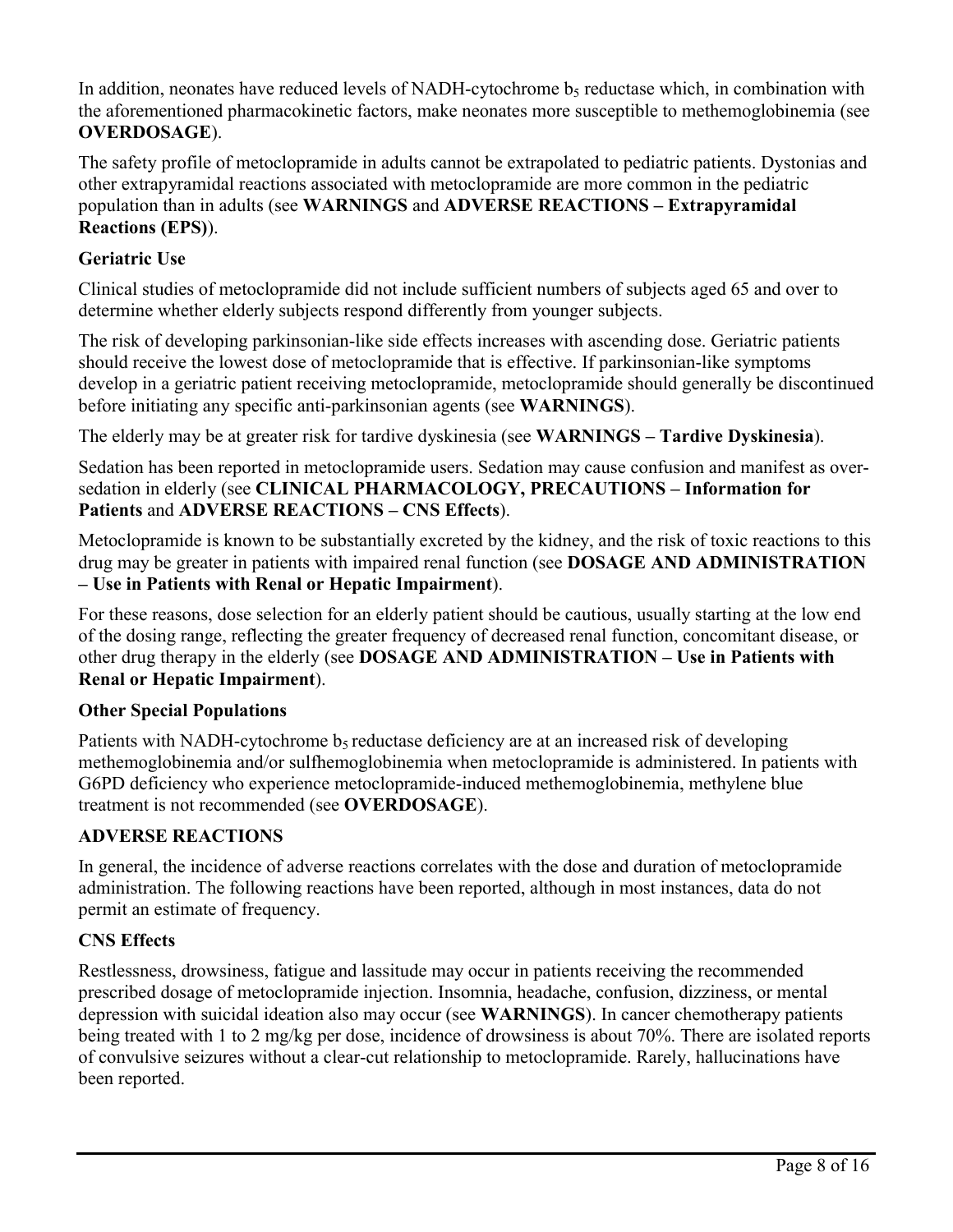## **Extrapyramidal Reactions (EPS)**

Acute dystonic reactions, the most common type of EPS associated with metoclopramide, occur in approximately 0.2% of patients (1 in 500) treated with 30 to 40 mg of metoclopramide per day. In cancer chemotherapy patients receiving 1 to 2 mg/kg per dose, the incidence is 2% in patients over the ages of 30 to 35, and 25% or higher in pediatric patients and adult patients less than 30 years of age who have not had prophylactic administration of diphenhydramine. Symptoms include involuntary movements of limbs, facial grimacing, torticollis, oculogyric crisis, rhythmic protrusion of tongue, bulbar type of speech, trismus, opisthotonus (tetanus-like reactions) and rarely, stridor and dyspnea, possibly due to laryngospasm; ordinarily these symptoms are readily reversed by diphenhydramine (see **WARNINGS**).

Parkinsonian-like symptoms may include bradykinesia, tremor, cogwheel rigidity, mask-like facies (see **WARNINGS**).

Tardive dyskinesia most frequently is characterized by involuntary movements of the tongue, face, mouth or jaw, and sometimes by involuntary movements of the trunk and/or extremities; movements may be choreoathetotic in appearance (see **WARNINGS**).

Motor restlessness (akathisia) may consist of feelings of anxiety, agitation, jitteriness, and insomnia, as well as inability to sit still, pacing, and foot tapping. These symptoms may disappear spontaneously or respond to a reduction in dosage.

#### **Neuroleptic Malignant Syndrome**

Rare occurrences of neuroleptic malignant syndrome (NMS) have been reported. This potentially fatal syndrome is comprised of the symptom complex of hyperthermia, muscular rigidity, altered consciousness, and autonomic instability (see **WARNINGS**).

#### **Endocrine Disturbances**

Galactorrhea, amenorrhea, gynecomastia, impotence secondary to hyperprolactinemia (see **PRECAUTIONS**). Fluid retention secondary to transient elevation of aldosterone (see **CLINICAL PHARMACOLOGY**).

#### **Cardiovascular**

Hypotension, hypertension, supraventricular tachycardia, bradycardia, fluid retention, acute congestive heart failure, and possible atrioventricular (AV) block (see **CONTRAINDICATIONS** and **PRECAUTIONS**).

#### **Gastrointestinal**

Nausea and bowel disturbances, primarily diarrhea.

#### **Hepatic**

Rarely, cases of hepatotoxicity, characterized by such findings as jaundice and altered liver function tests, when metoclopramide was administered with other drugs with known hepatotoxic potential.

#### **Renal**

Urinary frequency and incontinence.

#### **Hematologic**

A few cases of neutropenia, leukopenia, or agranulocytosis, generally without a clear-cut relationship to metoclopramide. Methemoglobinemia, in adults and especially with overdosage in neonates (see **OVERDOSAGE**). Sulfhemoglobinemia in adults.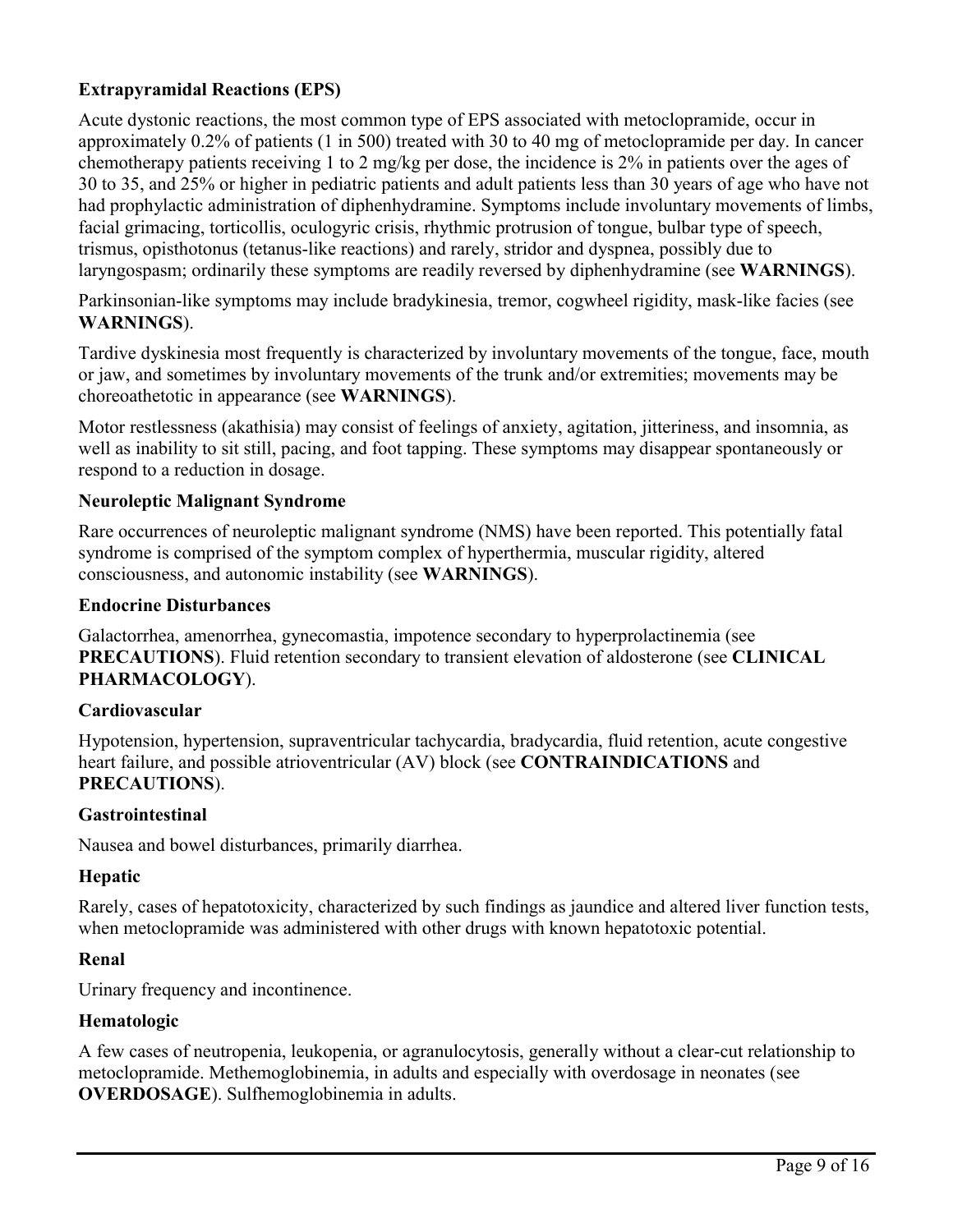### **Allergic Reactions**

A few cases of rash, urticaria, or bronchospasm, especially in patients with a history of asthma. Rarely, angioneurotic edema, including glossal or laryngeal edema.

#### **Miscellaneous**

Visual disturbances, Porphyria.

Transient flushing of the face and upper body, without alterations in vital signs, following high doses intravenously.

### **OVERDOSAGE**

Symptoms of overdosage may include drowsiness, disorientation and extrapyramidal reactions. Anticholinergic or antiparkinson drugs or antihistamines with anticholinergic properties may be helpful in controlling the extrapyramidal reactions. Symptoms are self-limiting and usually disappear within 24 hours.

Hemodialysis removes relatively little metoclopramide, probably because of the small amount of the drug in blood relative to tissues. Similarly, continuous ambulatory peritoneal dialysis does not remove significant amounts of drug. It is unlikely that dosage would need to be adjusted to compensate for losses through dialysis. Dialysis is not likely to be an effective method of drug removal in overdose situations.

Unintentional overdose due to misadministration has been reported in infants and children with the use of metoclopramide syrup. While there was no consistent pattern to the reports associated with these overdoses, events included seizures, extrapyramidal reactions and lethargy.

Methemoglobinemia has occurred in premature and full-term neonates who were given overdoses of metoclopramide (1 to 4 mg/kg/day orally, intramuscularly or intravenously for 1 to 3 or more days). Methemoglobinemia can be reversed by the intravenous administration of methylene blue. However, methylene blue may cause hemolytic anemia in patients with G6PD deficiency, which may be fatal (see **PRECAUTIONS** *–* **Other Special Populations**).

# **DOSAGE AND ADMINISTRATION**

### **For the Relief of Symptoms Associated with Diabetic Gastroparesis (Diabetic Gastric Stasis)**

If only the earliest manifestations of diabetic gastric stasis are present, oral administration of metoclopramide may be initiated. However, if severe symptoms are present, therapy should begin with metoclopramide injection (IM or IV). Doses of 10 mg may be administered slowly by the intravenous route over a 1 to 2 minute period.

Administration of Metoclopramide Injection, USP up to 10 days may be required before symptoms subside, at which time oral administration of metoclopramide may be instituted. The physician should make a thorough assessment of the risks and benefits prior to prescribing further metoclopramide treatment.

### **For the Prevention of Nausea and Vomiting Associated with Emetogenic Cancer Chemotherapy**

Intravenous infusions should be made slowly over a period of not less than 15 minutes, 30 minutes before beginning cancer chemotherapy and repeated every 2 hours for two doses, then every 3 hours for three doses.

The initial two doses should be 2 mg/kg if highly emetogenic drugs such as cisplatin or dacarbazine are used alone or in combination. For less emetogenic regimens, 1 mg/kg per dose may be adequate.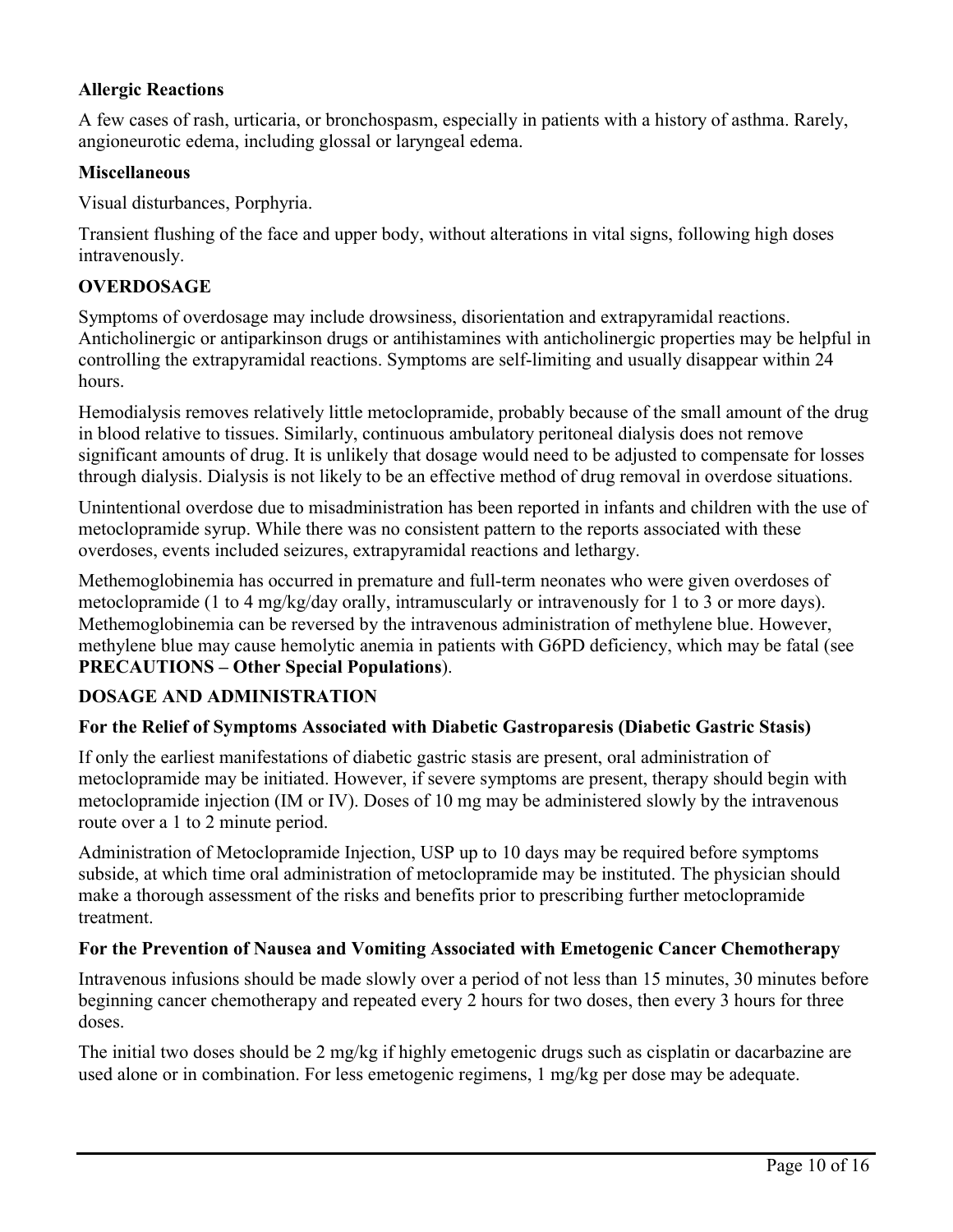For doses in excess of 10 mg, Metoclopramide Injection, USP should be diluted in 50 mL of a parenteral solution.

The preferred parenteral solution is Sodium Chloride Injection (normal saline), which when combined with Metoclopramide Injection, USP, can be stored frozen for up to 4 weeks. Metoclopramide Injection, USP is degraded when admixed and frozen with Dextrose-5% in Water. Metoclopramide Injection, USP diluted in Sodium Chloride Injection, Dextrose-5% in Water, Dextrose-5% in 0.45% Sodium Chloride, Ringer's Injection, or Lactated Ringer's Injection may be stored up to 48 hours (without freezing) after preparation if protected from light. All dilutions may be stored unprotected from light under normal light conditions up to 24 hours after preparation.

If acute dystonic reactions should occur, inject 50 mg Benadryl ® (diphenhydramine hydrochloride) intramuscularly, and the symptoms usually will subside.

# **For the Prevention of Postoperative Nausea and Vomiting**

Metoclopramide Injection, USP should be given intramuscularly near the end of surgery. The usual adult dose is 10 mg; however, doses of 20 mg may be used.

# **To Facilitate Small Bowel Intubation**

If the tube has not passed the pylorus with conventional maneuvers in 10 minutes, a single dose (undiluted) may be administered slowly by the intravenous route over a 1 to 2 minute period.

The recommended single use is: Pediatric patients above 14 years of age and adults – 10 mg metoclopramide base. Pediatric patients (6 to 14 years of age)  $-2.5$  to 5 mg metoclopramide base; (under 6 years of age) – 0.1 mg/kg metoclopramide base.

# **To Aid in Radiological Examinations**

In patients where delayed gastric emptying interferes with radiological examination of the stomach and/or small intestine, a single use may be administered slowly by the intravenous route over a 1 to 2 minute period.

For dosage, see intubation, above.

# **Use in Patients with Renal or Hepatic Impairment**

Since metoclopramide is excreted principally through the kidneys, in those patients whose creatinine clearance is below 40 mL/min, therapy should be initiated at approximately one-half the recommended dosage. Depending upon clinical efficacy and safety considerations, the dosage may be increased or decreased as appropriate.

See **OVERDOSAGE** section for information regarding dialysis.

Metoclopramide undergoes minimal hepatic metabolism, except for simple conjugation. Its safe use has been described in patients with advanced liver disease whose renal function was normal.

**NOTE:** Parenteral drug products should be inspected visually for particulate matter and discoloration prior to administration whenever solution and container permit.

# **ADMIXTURE COMPATIBILITIES**

Metoclopramide Injection, USP is compatible for mixing and injection with the following dosage forms to the extent indicated below: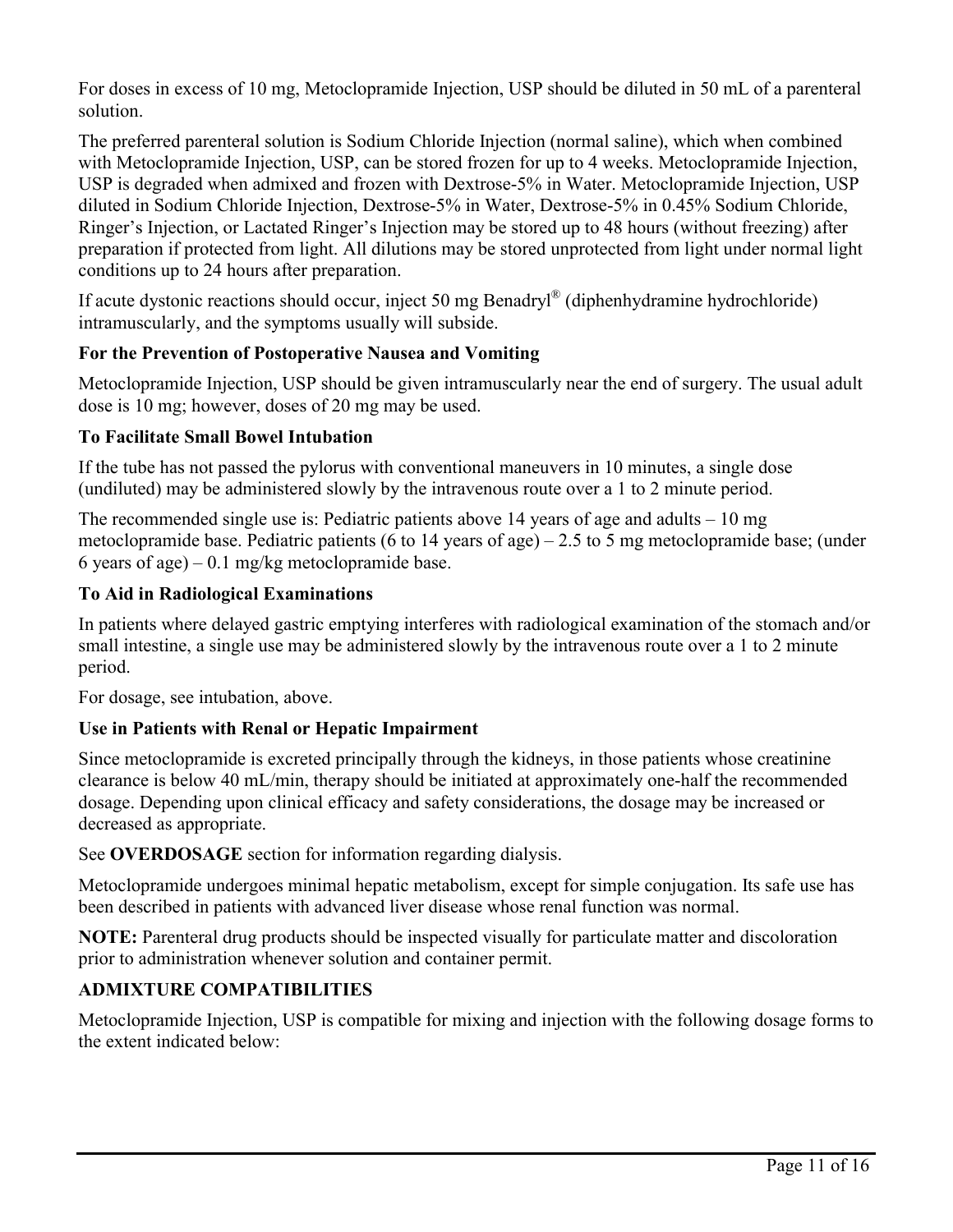### **Physically and Chemically Compatible Up to 48 Hours**

Cimetidine Hydrochloride (SK&F), Mannitol, USP (Hospira), Potassium Acetate, USP (Invenex), Potassium Phosphate, USP (Invenex).

### **Physically Compatible Up to 48 Hours**

Ascorbic Acid, USP (Hospira), Benztropine Mesylate, USP (MS&D), Cytarabine, USP (Upjohn), Dexamethasone Sodium Phosphate, USP (ESI, MS&D), Diphenhydramine Hydrochloride, USP (Parke-Davis), Doxorubicin Hydrochloride, USP (Adria), Heparin Sodium, USP (ESI), Hydrocortisone Sodium Phosphate (MS&D), Lidocaine Hydrochloride, USP (ESI), Multi-Vitamin Infusion (must be refrigerated-USV), Vitamin B Complex with Ascorbic Acid (Roche).

## **Physically Compatible Up to 24 Hours (***Do not use if precipitation occurs***)**

Clindamycin Phosphate, USP (Upjohn), Cyclophosphamide, USP (Mead-Johnson), Insulin, USP (Lilly).

### **Conditionally Compatible (***Use within one hour after mixing or may be infused directly into the same running IV line***)**

Ampicillin Sodium, USP (Bristol), Cisplatin (Bristol), Erythromycin Lactobionate, USP (Hospira), Methotrexate Sodium, USP (Lederle), Penicillin G Potassium, USP (Squibb), Tetracycline Hydrochloride, USP (Lederle).

### **Incompatible (***Do Not Mix***)**

Cephalothin Sodium, USP (Lilly), Chloramphenicol Sodium, USP (Parke-Davis), Sodium Bicarbonate, USP (Hospira).

#### **HOW SUPPLIED**

#### **PRESERVATIVE FREE.**

Metoclopramide Injection, USP, 5 mg/mL metoclopramide base (present as the hydrochloride monohydrate) is supplied in the following:

| <b>Unit of Sale</b>      | Concentration                |
|--------------------------|------------------------------|
| NDC 0409-3414-01         | $10 \text{ mg}/2 \text{ mL}$ |
| Tray containing 25 Vials | $(5 \text{ mg/mL})$          |

Store at 20 to 25°C (68 to 77°F). [See USP Controlled Room Temperature.]

Protect from light by retaining in package until time of use.

This product is light sensitive. It should be inspected before use and discarded if either color or particulate is observed.

Do not store open single-use vials for later use, as they contain no preservative. Discard unused portion.

Benadryl® is a registered trademark of Warner-Lambert Company.

Cogentin<sup>®</sup> is a registered trademark of Merck & Co., Inc.

Distributed by Hospira, Inc., Lake Forest, IL 60045 USA

LAB-1290-1.0

Revised: 5/2018

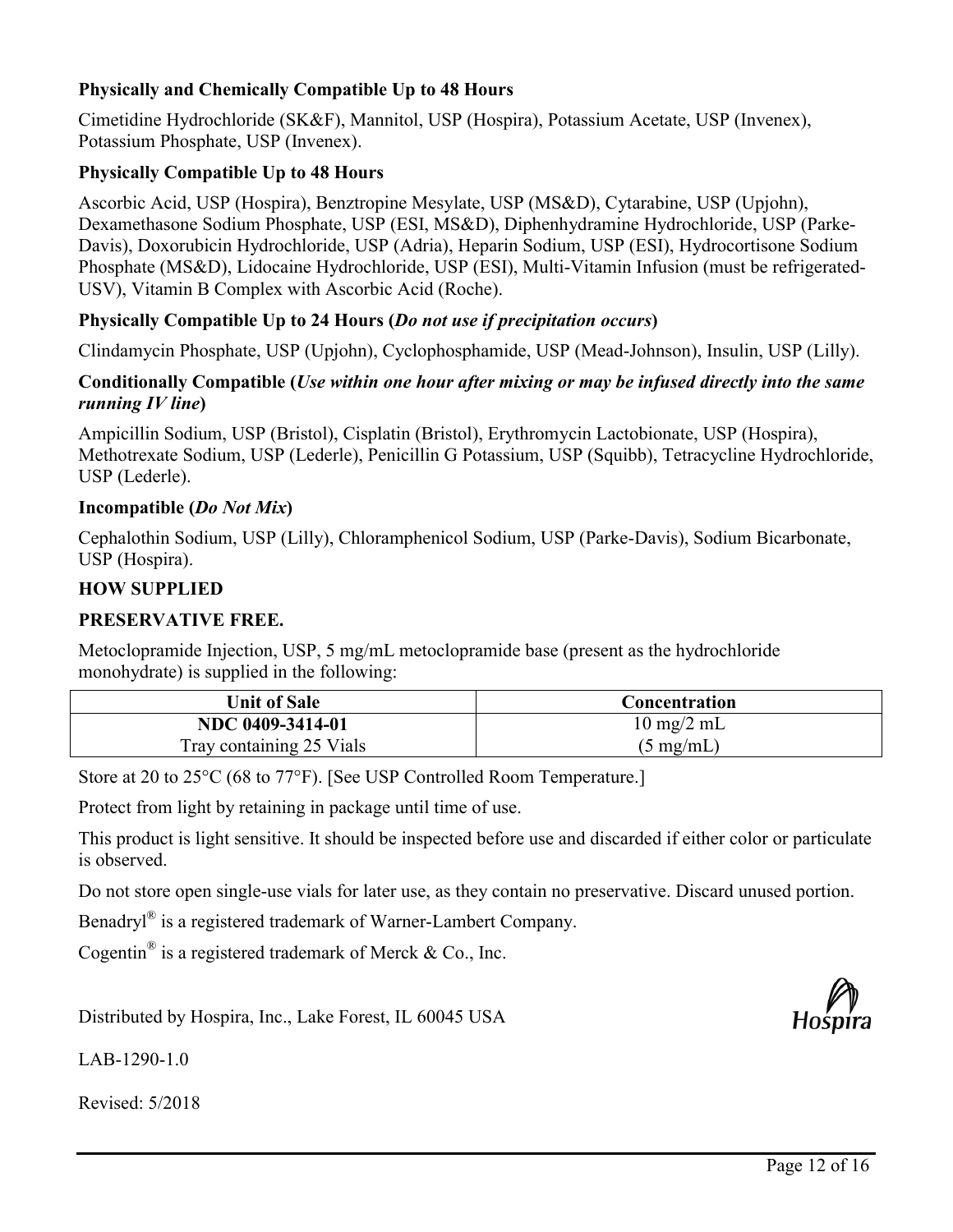### **MEDICATION GUIDE**

### **Metoclopramide Injection, USP**

You or your caregiver should read the Medication Guide before you start receiving metoclopramide injection and before you get another dose of metoclopramide injection. There may be new information. If you take another product that contains metoclopramide (such as metoclopramide tablets, metoclopramide orally disintegrating tablets, or metoclopramide oral solution), you should read the Medication Guide that comes with that product. Some of the information may be different. This Medication Guide does not take the place of talking to your doctor about your medical condition or your treatment.

#### **What is the most important information I should know about metoclopramide?**

Metoclopramide can cause serious side effects, including:

**Abnormal muscle movements** called tardive dyskinesia (TD). These movements happen mostly in the face muscles. You can not control these movements. They may not go away even after stopping metoclopramide. There is no treatment for TD, but symptoms may lessen or go away over time after you stop taking metoclopramide.

Your chances for getting TD go up:

- the longer you take metoclopramide and the more metoclopramide you take. You should not take metoclopramide for more than 12 weeks.
- if you are older, especially if you are a woman
- if you have diabetes

It is not possible for your doctor to know if **you** will get TD if you take metoclopramide.

Call your doctor right away if you get movements you can not stop or control, such as:

- lip smacking, chewing, or puckering up your mouth
- frowning or scowling
- sticking out your tongue
- blinking and moving your eyes
- shaking of your arms and legs

See the section "**What are the possible side effects of metoclopramide?**" for more information about side effects.

### **What is metoclopramide?**

Metoclopramide is a prescription medicine used to:

- relieve symptoms of slow stomach emptying in people with diabetes
- prevent nausea and vomiting that can happen with cancer chemotherapy
- prevent nausea and vomiting that may happen after surgery, if your doctor decides that you should not be treated with a stomach tube and suction
- help make it easier to insert a tube into the small intestine in both adults and children, if the tube does not pass into the stomach normally.
- to help empty stomach contents or to help barium move through your intestine, when you get an X-ray examination of the stomach or small intestine. It is not known if metoclopramide is safe and works in children except when used to help insert a tube into the small intestine.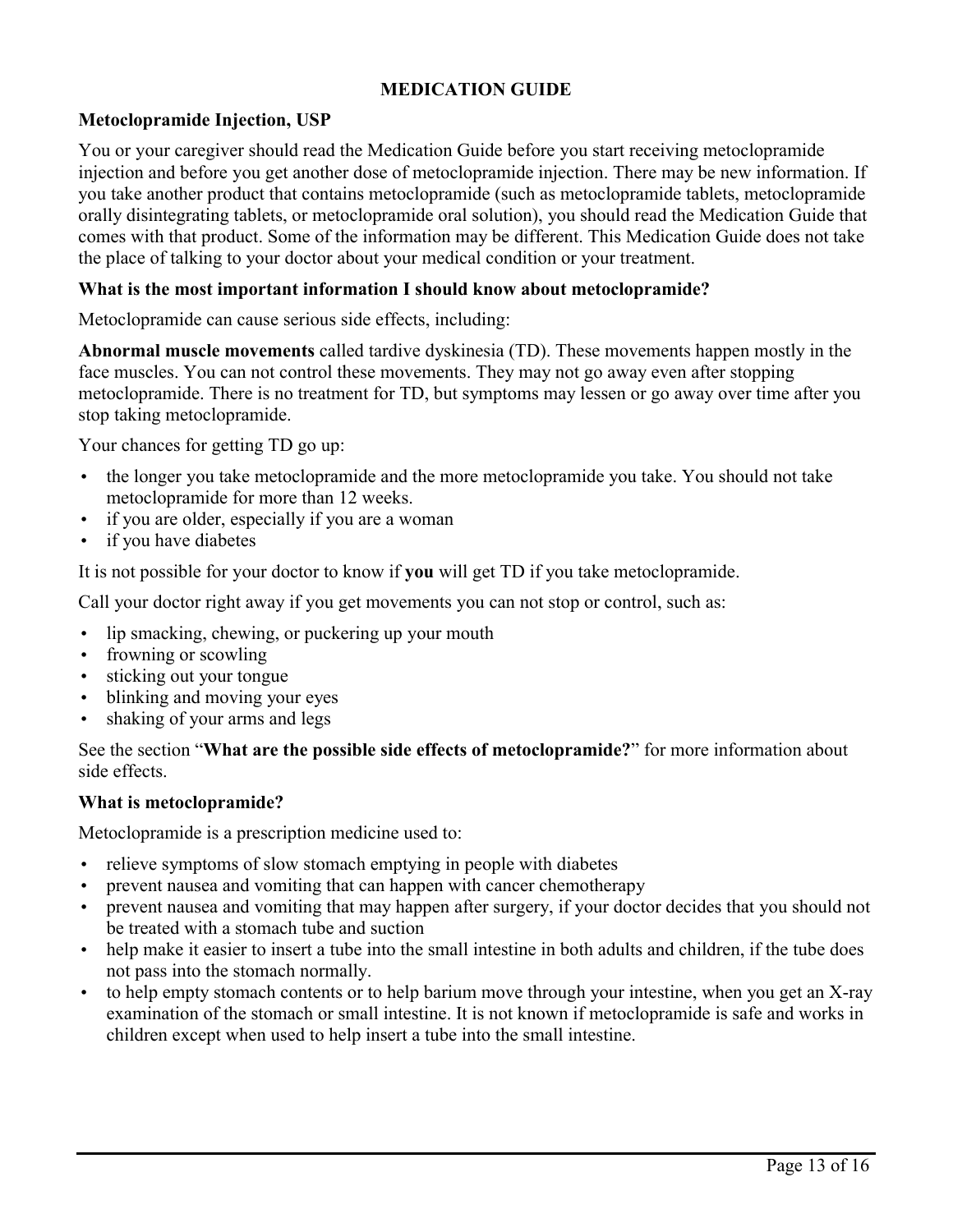### **Who should not receive metoclopramide?**

Do not receive metoclopramide if you:

- have stomach or intestine problems that could get worse with metoclopramide, such as bleeding, blockage or a tear in your stomach or bowel wall
- have an adrenal gland tumor called pheochromocytoma
- are allergic to metoclopramide or anything in it. See the end of this Medication Guide for a list of ingredients in metoclopramide.
- take medicines that can cause uncontrolled movements, such as medicines for mental illness
- have seizures

# **What should I tell my doctor before receiving metoclopramide?**

**Tell your doctor about all of your medical conditions,** including if you have:

- depression
- Parkinson's disease
- high blood pressure
- kidney problems. Your doctor may start with a lower dose.
- liver problems or heart failure. Metoclopramide may cause your body to hold fluids.
- diabetes. Your dose of insulin may need to be changed.
- breast cancer
- you are pregnant or plan to become pregnant. It is not known if metoclopramide will harm your unborn child.
- you are breastfeeding. Metoclopramide is passed into human milk and may harm your baby. Talk with your doctor about the best way to feed your baby if you take metoclopramide.

**Tell your doctor about all the medicines you take, including prescription and non-prescription medicines, vitamins and herbal supplements.** Metoclopramide and some other medicines can affect each other and may not work as well, or cause possible side effects. Do not start any new medicines while receiving metoclopramide until you talk with your doctor.

### **Especially tell your doctor if you take:**

- another medicine that contains metoclopramide, such as metoclopramide tablets, metoclopramide orally disintegrating tablets, or metoclopramide oral solution
- a blood pressure medicine
- a medicine for depression, especially a Monoamine Oxidase Inhibitor (MAOI)
- insulin
- a medicine that can make you sleepy, such as anti-anxiety medicine, sleep medicines, and narcotics.

If you are not sure if your medicine is one listed above, ask your doctor or pharmacist. Know the medicines you take. Keep a list of them and show it to your doctor and pharmacist when you get a new medicine.

### **How will I receive metoclopramide?**

- Metoclopramide will be given to you by intravenous (IV) infusion into your vein or by intramuscular (IM) injection into a large muscle. Where and how you receive your metoclopramide injection (IV or IM) will depend on why you are receiving it.
- Certain side effects can happen if metoclopramide is given too fast. See the section "**What are the possible side effects of metoclopramide?**"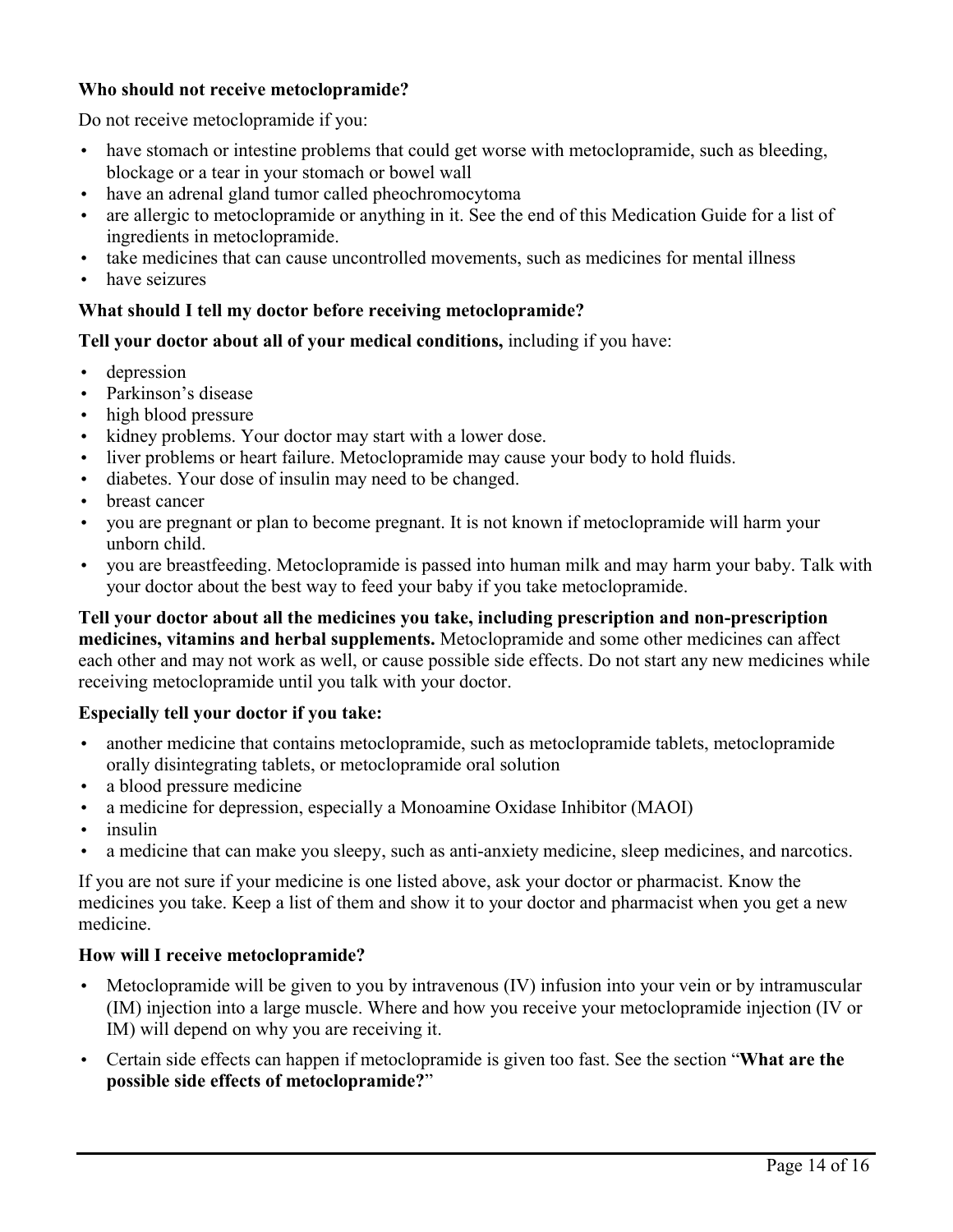• You should not take or receive metoclopramide for more than 12 weeks.

## **What should I avoid while receiving metoclopramide?**

- Do not drink alcohol while receiving metoclopramide. Alcohol may make some side effects of metoclopramide worse, such as feeling sleepy.
- Do not drive, work with machines, or do dangerous tasks until you know how metoclopramide affects you. Metoclopramide may cause sleepiness.

#### **What are the possible side effects of metoclopramide?**

#### **Metoclopramide can cause serious side effects, including:**

- **Abnormal muscle movements.** See the section "**What is the most important information I should know about metoclopramide?**"
- **Uncontrolled spasms of your face and neck muscles, or muscles of your body, arms, and legs (dystonia).** These muscle spasms can cause abnormal movements and body positions. These spasms usually start within the first 2 days of treatment. These spasms happen more often in children and adults under age 30.
- **Depression, thoughts about suicide, and suicide.** Some people who take metoclopramide become depressed. You may have thoughts about hurting or killing yourself. Some people who take metoclopramide have ended their own lives (suicide).
- **Neuroleptic Malignant Syndrome (NMS).** NMS is a very rare but very serious condition that can happen with metoclopramide. NMS can cause death and must be treated in a hospital. Symptoms of NMS include: high fever, stiff muscles, problems thinking, very fast or uneven heartbeat, and increased sweating.
- **Parkinsonism.** Symptoms include slight shaking, body stiffness, trouble moving or keeping your balance. If you already have Parkinson's disease, your symptoms may become worse while you are receiving metoclopramide.

### **Call your doctor and get medical help right away if you:**

- feel depressed or have thoughts about hurting or killing yourself
- have high fever, stiff muscles, problems thinking, very fast or uneven heartbeat, and increased sweating
- have muscle movements you can not stop or control
- have muscle movements that are new or unusual

### **Common side effects of metoclopramide include:**

- feeling restless, sleepy, tired, dizzy, or exhausted
- headache
- confusion
- trouble sleeping

**Infusion related side effects can happen if metoclopramide is given too fast.** You may feel very anxious and restless for a short time, and then become sleepy while you are receiving a dose of metoclopramide. Tell your doctor or nurse right away if this happens.

You may have more side effects the longer you take metoclopramide and the more metoclopramide you take.

Tell your doctor about any side effects that bother you or do not go away. These are not all the possible side effects of metoclopramide.